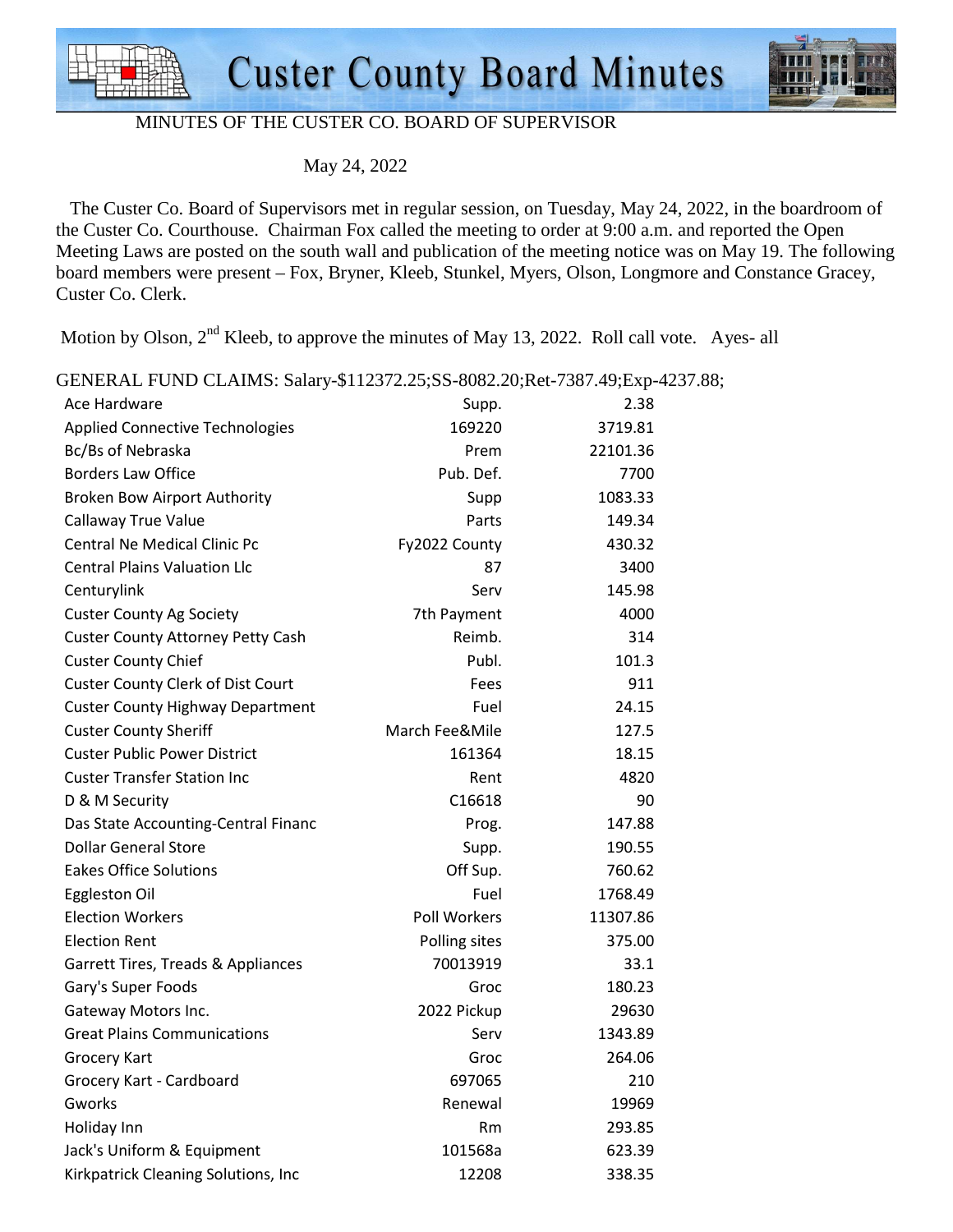|  | <b>Custer County Board Minutes</b> |  |  |  |
|--|------------------------------------|--|--|--|
|--|------------------------------------|--|--|--|



| Loup Valley Lighting Inc              | 22*15434    | 160.8   |
|---------------------------------------|-------------|---------|
| Marsh Law Office                      | Fees        | 4509.17 |
| <b>Melham Memorial Medical Center</b> | Care        | 1147.42 |
| Microfilm Imaging Systems Mis         | 88966       | 96      |
| Naceb                                 | Reg.        | 100     |
| Naco                                  | N2303       | 25      |
| Ne Health And Human Services          | St. Instit. | 90      |
| O'brien's Hardware                    | Parts       | 33.98   |
| Peterson Legal Services Pc Llo        | Fees        | 2460    |
| <b>Platte Valley Communications</b>   | 32200442    | 1398.84 |
| <b>Quill Corporation</b>              | Off Sup.    | 142.76  |
| Sandhills Motors                      | 5654        | 70.2    |
| Sennett Duncan Jenkins & Wickham      | Fees        | 645.82  |
| Seven Valley's Historical Society     | Supp.       | 6000    |
| <b>Timothy Leibert</b>                | Ref.        | 62.84   |
| <b>Trotter Service</b>                | Fuel        | 2370.56 |
| Trotters Whoa & Go West               | Fuel        | 605.47  |
| University Of Nebraska                | Exp.        | 1.27    |
| Village Uniform                       | 545631      | 23.08   |
| Wenquist Inc.                         | Parts       | 233.37  |
| Wroblewski & Gawrych Law Office       | Fees        | 2650    |

Motion by Myers,  $2<sup>nd</sup>$  Kleeb, to approve the General Fund claims with Eggleston Oil claim being changed to \$389.95. Roll call vote. Ayes-all

## ROAD FUND CLAIMS: Salary-\$80845.04;SS-6011.66;Ret-5048.88;

| <b>Akrs Equipment</b>                | 3112669      | 4956.38  |
|--------------------------------------|--------------|----------|
| <b>Arrow Seed Company</b>            | 149632       | 16.97    |
| <b>Baum Iron Company</b>             | 2234549      | 767.54   |
| Bc/Bs of Nebraska                    | Prem.        | 15180.94 |
| <b>Beaver Bearing</b>                | 596643       | 122.98   |
| <b>Bk Commodities Inc</b>            | 166154       | 10199.8  |
| Carquest Of Broken Bow               | 241608       | 65.83    |
| Chris Jacobsen                       | Exp.         | 30       |
| <b>Custer County Clerk</b>           | Pstge        | 93.02    |
| <b>Custer County Sheriff</b>         | Pu Trade     | 21500    |
| <b>Custer Transfer Station Inc</b>   | Tipp.        | 38.8     |
| <b>Edghill Motors Inc</b>            | 132739       | 1014.57  |
| <b>Fastenal Company</b>              | 190703       | 129.48   |
| Garrett Tires, Treads & Appliances   | <b>Tires</b> | 1220.4   |
| <b>Grint's Farm Supply</b>           | 220653       | 29.95    |
| <b>Island Supply Welding Company</b> | 266396       | 1276.49  |
| K Jacobsen Services                  | $22$ -May    | 525      |
| Kaco Supplies                        | 6581         | 616      |
| Martin Marietta                      | 35209353     | 6671.47  |
| Matheson Trigas Inc                  | 25602291     | 671.89   |
| Mead Lumber                          | 5022022      | 795.68   |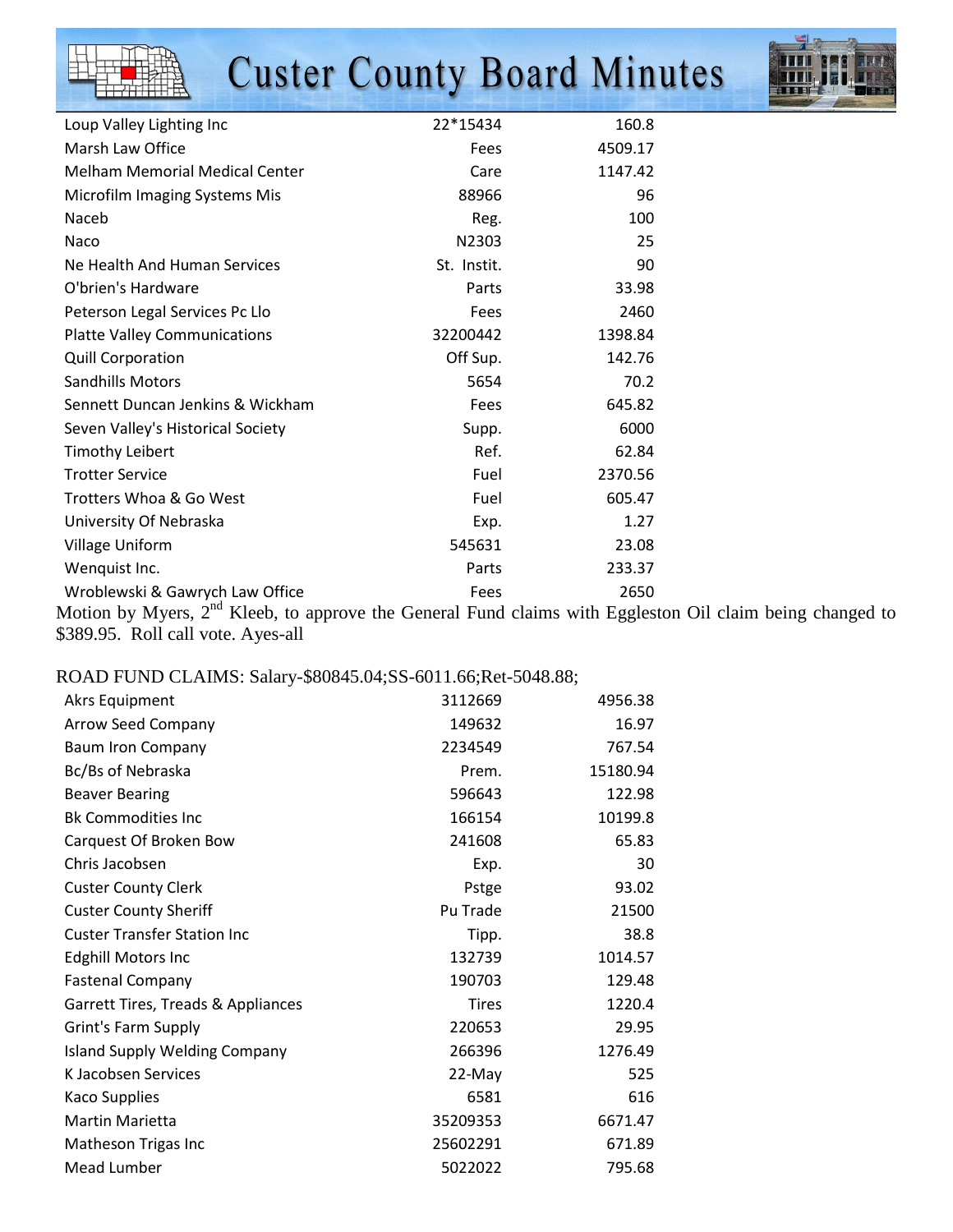# **Custer County Board Minutes**



| <b>Medical Enterprises Inc</b>                                                                                    | 174441              | 5        |      |
|-------------------------------------------------------------------------------------------------------------------|---------------------|----------|------|
| <b>Melham Memorial Medical Center</b>                                                                             | Testing             | 118      |      |
| Nebraska Machinery Co                                                                                             | Qto065908-9         | 272000   |      |
| Nebraska Truck Center                                                                                             | 228191              | 409.38   |      |
| Nmc Exchange Llc Ne Machinery Co                                                                                  | 1077326             | 43459.84 |      |
| Orscheln Farm and Home--Road                                                                                      | 28178               | 194.92   |      |
| Paulsen Inc.                                                                                                      | 26572               | 14617.49 |      |
| <b>Quill Corporation</b>                                                                                          | Off Sup.            | 206.09   |      |
| S & L Sanitary                                                                                                    | Trash               | 27       |      |
| <b>Titan Machinery</b>                                                                                            | 16947670            | 8356     |      |
| <b>Trotter Service</b>                                                                                            | Bol 1302248         | 34800    |      |
| V-Bar Sales & Service                                                                                             | Rep                 | 48.58    |      |
| Wenquist Inc.                                                                                                     | Parts               | 1153.25  |      |
| Motion by Olson, 2 <sup>nd</sup> Stunkel, to approve the Road Fund claims. Roll call vote. Ayes-all               |                     |          |      |
|                                                                                                                   |                     |          |      |
| HIGHWAY BUYBACK FUND CLAIMS:                                                                                      |                     |          |      |
| <b>Contech Engineered Solution</b>                                                                                | Hwy buyback         | 74109.6  |      |
| Motion by Olson, 2 <sup>nd</sup> Stunkel, to approve the Highway Buyback Fund claims. Roll call vote. Ayes-all    |                     |          |      |
|                                                                                                                   |                     |          |      |
| COMMUNICATIONS FUND CLAIMS: Salary-\$9573.00; SS-713.67; Ret-646.17; Exp-2000.00;                                 |                     |          |      |
| Bc/Bs of Nebraska                                                                                                 | Prem                | 2697.72  |      |
| Centurylink                                                                                                       | Serv                | 166.57   |      |
| Mills Hardware                                                                                                    | 097503/1            | 75.55    |      |
| <b>Platte Valley Communications</b>                                                                               | 42200272            | 915.1    |      |
| Motion by Stunkel, 2 <sup>nd</sup> Bryner, to approve the Communications Fund claims. Roll call vote. Ayes-all    |                     |          |      |
| DEEDS PRESERVATION and MODERNIZATON FUND CLAIMS: Salary-\$371.00;SS-28.38;                                        |                     |          |      |
| Motion by Bryner, 2 <sup>nd</sup> Olson, to approve the Deeds P&M Fund claims. Roll call vote. Ayes-all           |                     |          |      |
|                                                                                                                   |                     |          |      |
| <b>REUSE GRANT FUND CLAIMS:</b>                                                                                   |                     |          |      |
| <b>Repurposing CDBG</b><br><b>Trans</b>                                                                           |                     |          |      |
| 4/30/22<br><b>Housing Fund</b>                                                                                    | 40781.41            |          |      |
| Motion by Bryner, 2 <sup>nd</sup> Olson, to approve the Reuse Grant Fund claims. Roll call vote. Ayes-all         |                     |          |      |
|                                                                                                                   |                     |          |      |
| REPURPOSED HOUSING FUND CLAIMS:                                                                                   |                     |          |      |
| CDS Inspections & Beyond, Inc                                                                                     | Admin 44            | 1093.88  |      |
| <b>Chris Jones Construction</b>                                                                                   | 1464                | 7449     |      |
| Motion by Bryner, 2 <sup>nd</sup> Olson, to approve the Repurposed Housing Fund claims. Roll call vote. Ayes-all  |                     |          |      |
|                                                                                                                   |                     |          |      |
| HOUSING REUSE GRANT FUND CLAIMS:                                                                                  |                     |          |      |
| Repurposing CDBG Housing Fund                                                                                     | <b>CDBG Housing</b> | 1000.01  |      |
| Motion by Bryner, 2 <sup>nd</sup> Olson, to approve the Housing Reuse Grant Fund claims. Roll call vote. Ayes-all |                     |          |      |
| <b>VISITORS PROMOTION FUND CLAIMS:</b>                                                                            |                     |          |      |
| Ansley Muddy Creek Celebration                                                                                    | Ads&Promo           |          | 700  |
| Arnold Chamber of Commerce                                                                                        | 2022 Ads&Promo      |          | 1000 |
|                                                                                                                   |                     |          |      |

2022 Ads&Promo

3500

Broken Bow High School Rodeo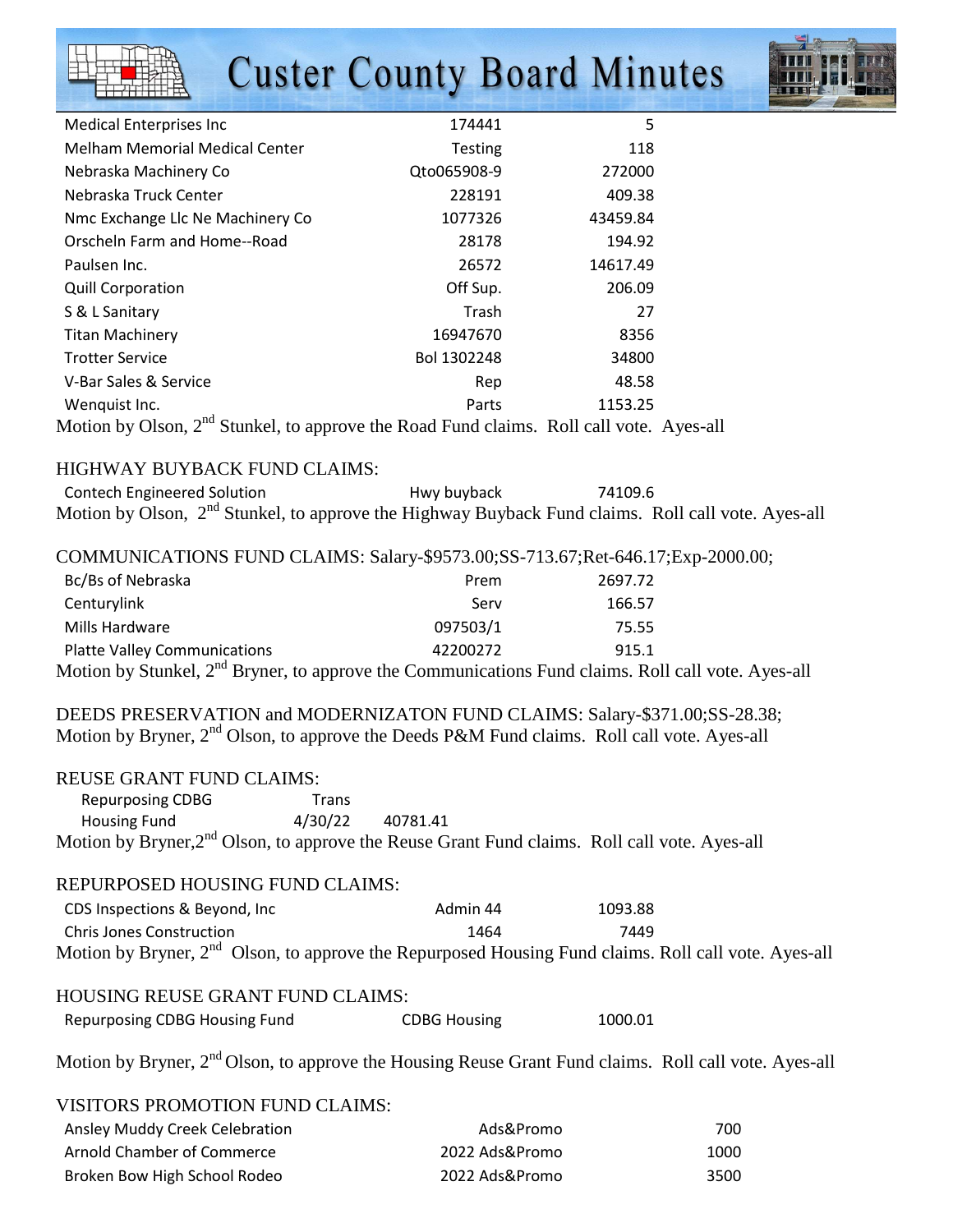# **Custer County Board Minutes**



| <b>Callaway Chamber of Commerce</b>                                                                              | Bran Ads&Promo | 700  |
|------------------------------------------------------------------------------------------------------------------|----------------|------|
| <b>Custer County Chief</b>                                                                                       | 533            | 7.27 |
| <b>Custer County Historical Society</b>                                                                          | 22/23ads&Promo | 5000 |
| Devil's Den Motorcycle Assoc                                                                                     | 2022 Ads&Promo | 700  |
| Ne One Box Convention Center                                                                                     | Chasin The     | 1250 |
| Nebraska Junkathon                                                                                               | 2022 Ads&Promo | 500  |
| Ollie's Coffee & Boutique                                                                                        | Summer Block   | 700  |
| Sargent Chamber of Commerce                                                                                      | 2022 Ads&Promo | 1000 |
| Tour De Nebraska                                                                                                 | 2022marketing  | 1500 |
| Motion by Bryner, 2 <sup>nd</sup> Olson, to approve the Visitors Promotion Fund claims. Roll call vote. Ayes-all |                |      |

# VISITORS IMPROVEMENT FUND CLAIMS:

| <b>CEDC/Sjnsb Visitor Center</b>                                                                                   | Sod House             | 3500 |  |
|--------------------------------------------------------------------------------------------------------------------|-----------------------|------|--|
| Cuzn Eddyz Campground Llc                                                                                          | New Sign              | 7500 |  |
| Diamond Youth Organization                                                                                         | <b>Concession Sta</b> | 5000 |  |
| Village Of Berwyn                                                                                                  | <b>Paint Project</b>  | 1000 |  |
| Motion by Bryner, 2 <sup>nd</sup> Olson, to approve the Visitors Improvement Fund claims. Roll call vote. Ayes-all |                       |      |  |

#### DISASTER RELIEF FUND CLAIMS:

Inheritance Fund Dis Bal4/30/22 10000 Motion by Bryner, 2<sup>nd</sup> Olson, to approve the Disaster Relief Fund claims. Roll call vote. Ayes-all

### COVID RESCUE FUND CLAIMS:

Lutz 309118 655.5 Motion by Bryner, 2<sup>nd</sup> Olson, to approve the Covid Rescue Fund claims. Roll call vote. Ayes-all

Motion by Olson, 2nd Longmore, to adjourn as the Co. Board and convene as the **Board of Equalization at 9:28 a.m**. Roll call vote. Ayes-all Nays-none

### **L. Lymber, Co. Assessor presented information on Form 425 – destroyed property form.**

# **Motion by Myers, 2nd Kleeb, to approve a Permissive Exemption for Wescott Baptist Church, for overflow parking for Church, Comstock. Roll call vote. Ayes-all**

Motion by Kleeb, 2<sup>nd</sup> Bryner, to adjourn as the **Board of Equalization** and reconvene as the County Board at **9:40 a.m**. Roll call vote. Ayes-all Nays-none

Co. Attorney Bowers, reported on the HR contract and corrections in wording, it now passes his review. Contract can be signed by Chairman Fox, to begin on June  $1<sup>st</sup>$ , 2022.

Chairman Fox reviewed the new BC/BS plan that increased from a \$2500.00 to \$2600.00. Motion by Bryner, 2<sup>nd</sup> Myers, to reimburse the Custer County employees deductible from the \$600.00 up to \$2600.00. Roll call vote. Ayes-all

T. Conover, Weed Supt. reviewed with the Co. Board the three electrical quotes for installation of garage door. Christen Electric was chosen.